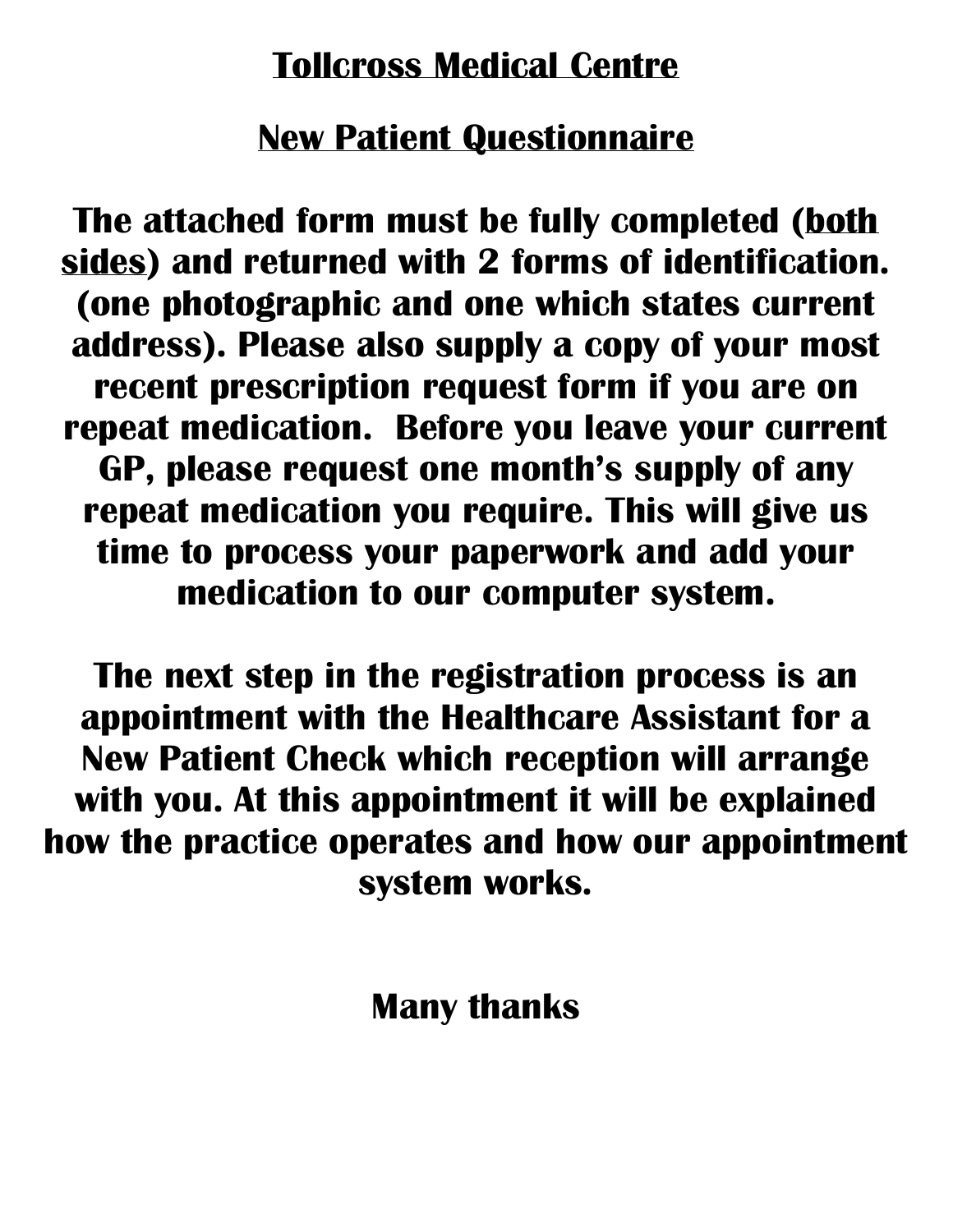## **Tollcross Medical Centre New Patient Questionnaire**

**To register with this Practice please complete all sections of the forms provided by writing clearly or by circling the relevant answer. Separate forms should be completed for each person in your household wishing to register.**

#### **PLEASE COMPLETE IN CAPITAL LETTERS**

| (Day, month, year).                                                              |                                                                                                             |                                                                                              |  |
|----------------------------------------------------------------------------------|-------------------------------------------------------------------------------------------------------------|----------------------------------------------------------------------------------------------|--|
| (House name, number, street & postcode)                                          |                                                                                                             |                                                                                              |  |
|                                                                                  |                                                                                                             |                                                                                              |  |
|                                                                                  |                                                                                                             |                                                                                              |  |
|                                                                                  |                                                                                                             |                                                                                              |  |
|                                                                                  |                                                                                                             |                                                                                              |  |
| Would you like to opt-in to receiving communication/results by text message      |                                                                                                             | <b>YES</b><br><b>NO</b>                                                                      |  |
|                                                                                  |                                                                                                             |                                                                                              |  |
|                                                                                  |                                                                                                             |                                                                                              |  |
| Married/Single/Divorced/Separated/Cohabiting/Widowed                             |                                                                                                             |                                                                                              |  |
| <b>Ethnicity: (Please circle)</b>                                                |                                                                                                             |                                                                                              |  |
| <b>White British</b><br><b>White Irish</b><br><b>White other</b>                 | <b>Black/Black British</b><br><b>Black Caribbean</b><br><b>Black African</b><br><b>Black Other</b>          | <b>Asian/Asian British</b><br><b>Asian Indian</b><br>Asian Bangladeshi<br><b>Asian Other</b> |  |
| <b>British Chinese</b><br><b>Chinese</b>                                         | Mixed<br><b>White &amp; Black Caribbean</b><br><b>White &amp; Black African</b><br><b>White &amp; Asian</b> | <b>Decline to say</b>                                                                        |  |
|                                                                                  |                                                                                                             |                                                                                              |  |
| Do you require an interpreter? YES                                               | N <sub>0</sub>                                                                                              |                                                                                              |  |
|                                                                                  |                                                                                                             |                                                                                              |  |
| (Please provide name, address, contact telephone number and relationship to you) |                                                                                                             |                                                                                              |  |
|                                                                                  |                                                                                                             |                                                                                              |  |

**\*\*PLEASE NOW TURN OVER & COMPLETE BACK PAGE\*\***